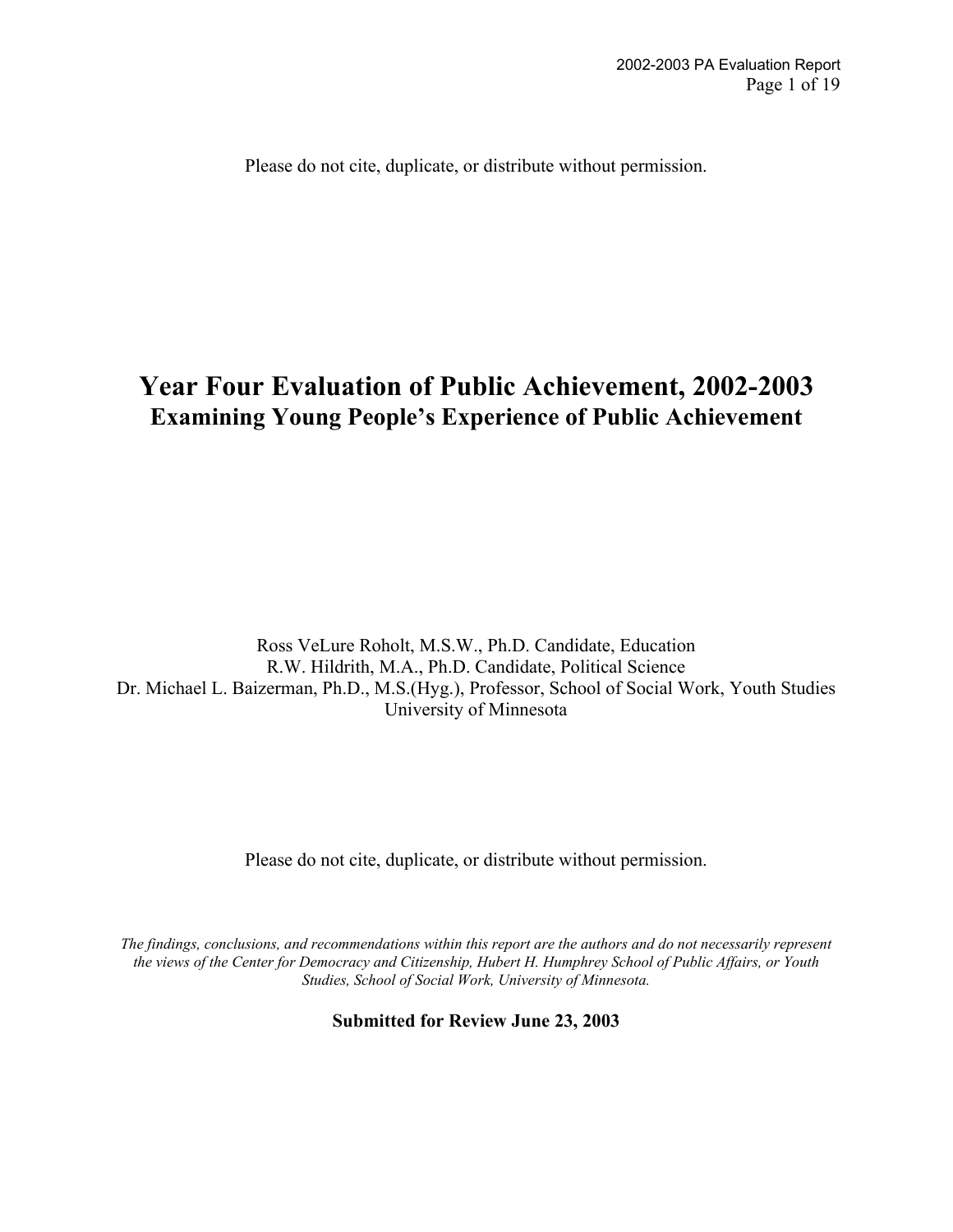# **Year Four Evaluation of Public Achievement, 2002-2003 Examining Young People's Experience of Public Achievement**

# **Table of Contents**

| $\mathbf{I}$ . |                                                          |
|----------------|----------------------------------------------------------|
| П.             |                                                          |
|                | Multiple years in PA do not lead to cumulative learning8 |
|                |                                                          |
| Ш.             |                                                          |
| IV.            |                                                          |
|                | Classical PA has inherent structural constraints13       |
| V.             |                                                          |
| VI.            |                                                          |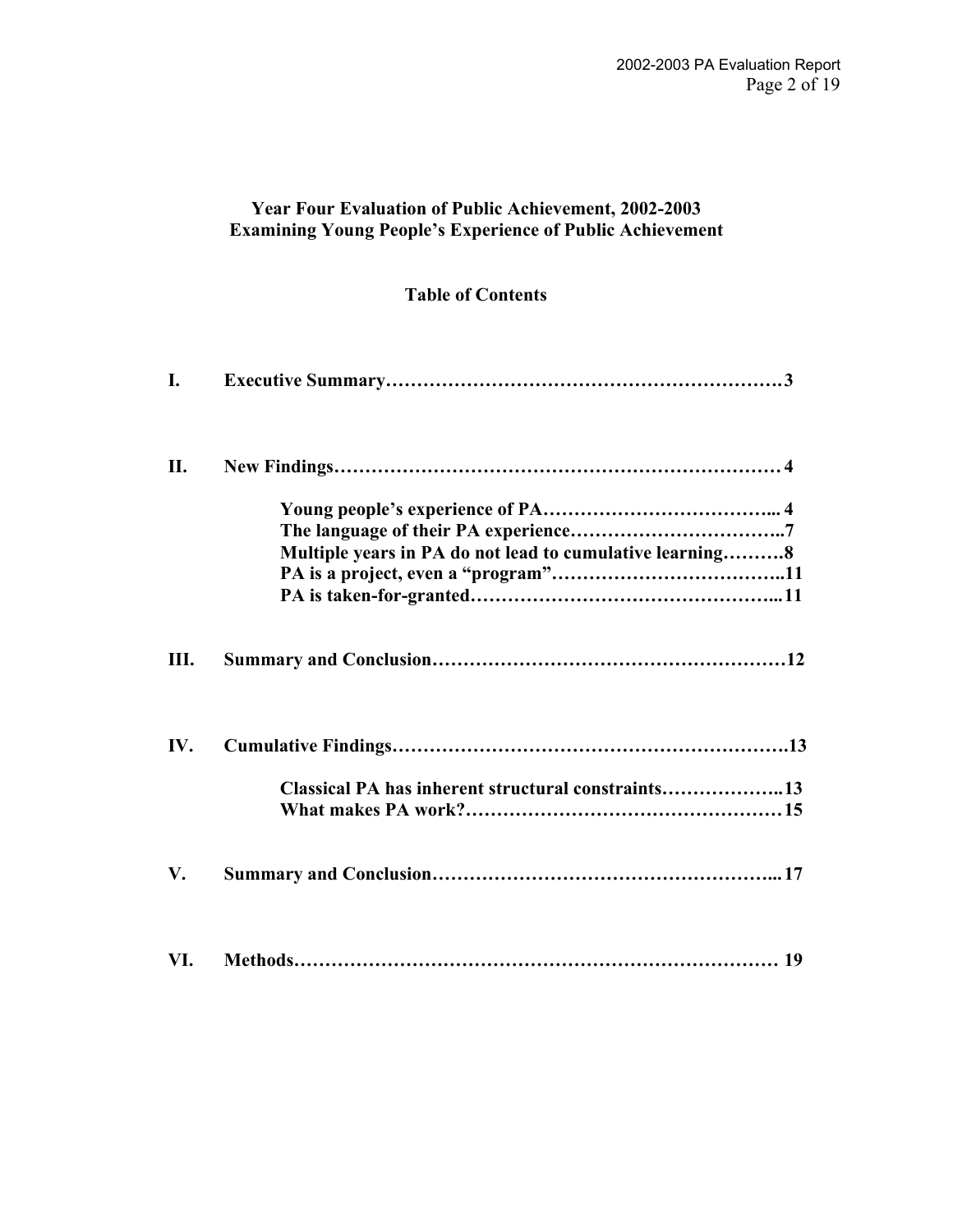### **Year Four Evaluation of Public Achievement, 2002-2003 Examining Young People's Experience of Public Achievement**

The purpose of this evaluation was to examine young people's citizen experiences in Public Achievement (PA). This was done by visiting seven "classic" sites in Minnesota and Greater Kansas City, interviewing eighty-four students in groups and individually.<sup>1</sup> Transcripts of these meetings are used in this report.

This report is divided into new and cumulative findings. New findings are those that found for the first time or were present before but this time are more pronounced. Cumulative findings repeat themes present over four years of evaluating Public Achievement.

#### **Executive Summary**

From our conversations with participants this year we found young people experienced PA as a place where they were efficacious, had a voice, became skillful, did meaningful work, and learned, but they do not describe this experience in political or "public work" language. Instead, PA is often described as a service program. This does not appear to change with multiple years of PA, nor did multiple years appear to have a cumulative effect on their learning (about citizenship, doing citizen, group work, etc.). At some sites, young people and school officials did describe PA as a taken-for-granted program in their school. In addition to these new

 $\frac{1}{1}$ <sup>1</sup> "Classic" sites refer to the common PA organizational model, which takes place in K-12 schools during regular school hours. Teams of young people are organized around issues and work with adult coaches. Over the past few years "new" models have been implemented including: college students working as teams (e.g. MCTC), after-school programs (e.g. Eisenhower Middle), formal youth organizations (e.g. Girl's Project), self-contained classrooms with a teacher coaching multiple groups (e.g. Roseville) or cross-grade without coaches (e.g. Hartford). Moreover, international PA has been implemented in a number of new configurations. Some "new" models were evaluated last year (e.g. MCTC, Girl's Project). Future evaluations should be attentive to how these new models play out in practice over time. This will allow comparisons to the "classic" model, which may reveal how different structural constraints impact PA over time. Special attention should be paid to models where PA is integrated into regular curriculum (to test the hypothesis that one of the reasons PA "works" is that it is "not like school").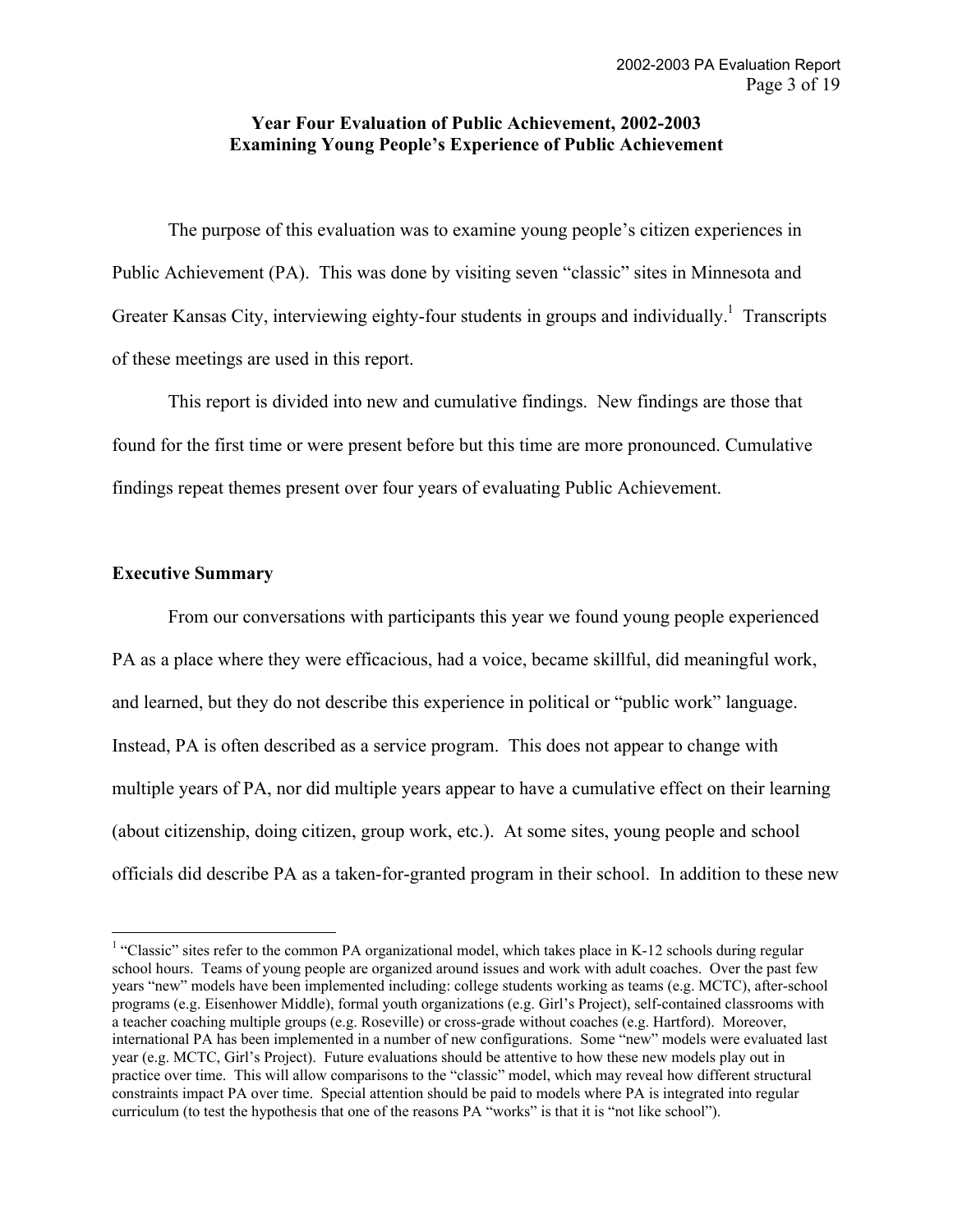findings, two cumulative findings continued to be supported through our conversations with adult and youth participants, including: PA has inherent structural constraints; and when fully effective, PA works for all participants, especially first-year participants.

Our major recommendation is to encourage Public Achievement staff, supporters, and friends to formulate a political-structural response to the federal legislation "No Child Left Behind (NCLB)," because we are convinced that PA works for participants, especially those who are new to the initiative, but its effectiveness is often limited by time and other structural constraints found within the "classic" model of PA. While young people have ideas on how it could be a better experience, as do all involved adults, this may not matter, given the new focus on "high stakes" testing as required by NCLB. These constraints are likely to increase and school officials have expressed concern that learning opportunities like PA are unlikely to survive in this educational climate. A second recommendation is to field test and evaluate the accompany "Joining PA to Standards of Student Learning."

#### **New Findings**

1. Youth Participant's Experience of Public Achievement at "Classic" Sites.

Overall, we found that young people in PA experience themselves as:

- A. Efficacious—the common experience of "getting something done" in Public Achievement.
- B. Having a voice—the common experience of being listened to and taken seriously by other team members and by coaches, school administration, etc.
- C. Skillful —the common experience of learning public skills, especially public speaking, working with others, research, writing proposals and grants, etc.
- D. Doing meaningful work—the common experience that PA "mattered" and was "real."
- E. Learning—the common experience of learning about a subject, learning how to work in a group, learning how to do public work and learning about themselves.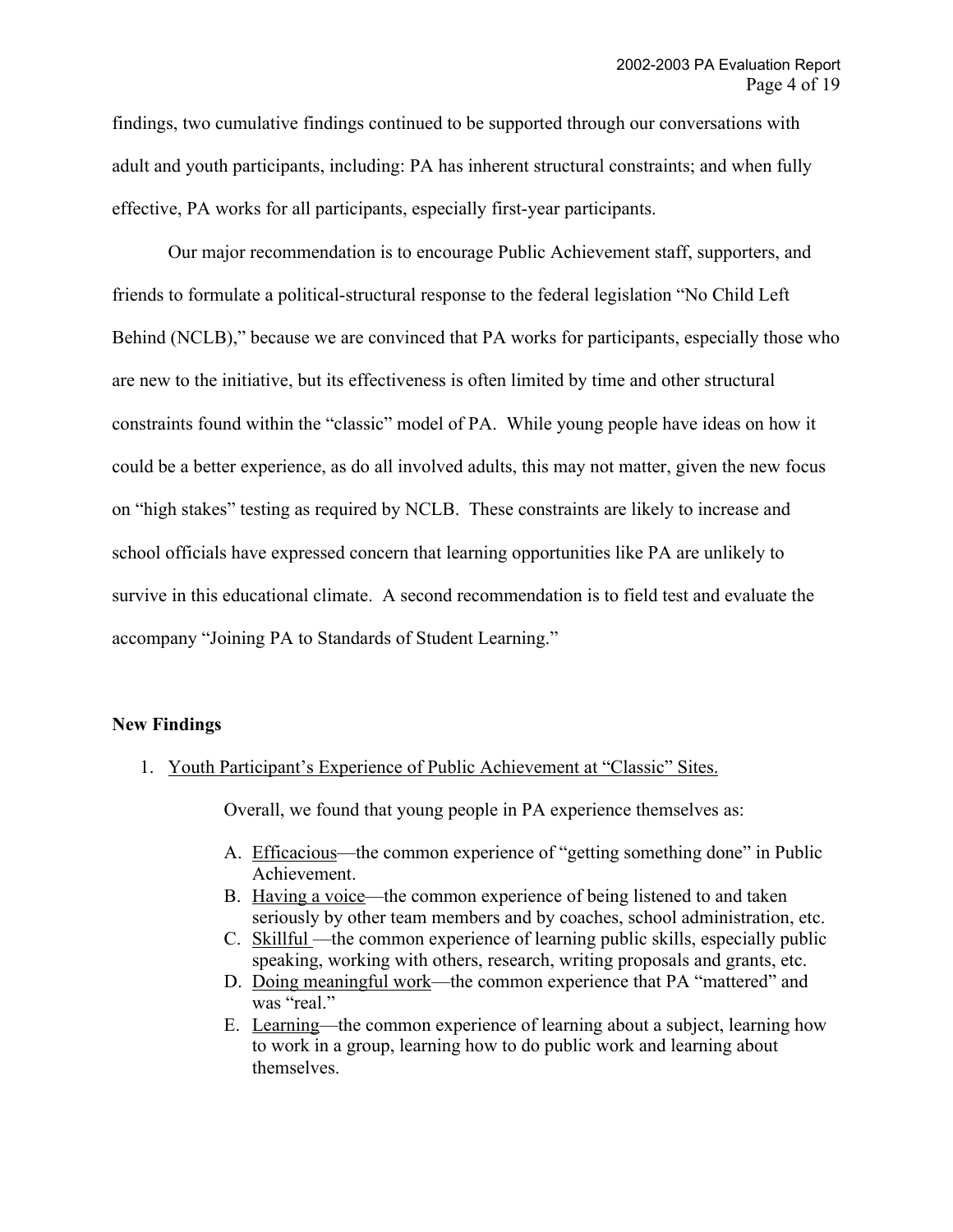Clearly, PA is an important learning experience for young people and in these terms is

valuable and effective. These is true despite the fact that most participants typically do not

conceive of their PA experience in terms of "citizenship" or "politics," and rarely use a robust

notion of "public."

Public Achievement provided an invitation and opportunity for young people to expand their

everyday, small and public worlds and "to do something" for their school and, for a few

participants, their "community:"

*"It's something where the student's actually get to do what they want to do, and work with the community."*

*"You get to do things that you want to do to accomplish things in society." "So, it's actually teenagers making a difference in the world."*

In Public Achievement they were allowed to state their ideas and not have to worry about

being put down—they had a voice:

*"It was a lot easier [to speak] because I didn't know many of them, and if I messed up it's not like they're gonna laugh at me." "It's ok to speak what you want and get you're ideas out there." "I'm more willing to tell my ideas and stuff." "I'm not afraid to take charge anymore. I used to be really scared what will people think about me, and now I'm like, who cares, this is what I want." "I can talk about things that really mattered to me."*

Participants described PA as a place where they worked on issues that really mattered to

them and were "real" for them and their communities:

*"I'm passionate for animals. And they're just getting killed because they're out there, it's not fair."*

*"Like after he came in, we just kind of stared at each other, and looked at the facts about like how many house fires, or like how many injuries last year, and we kind of just stared in awe about how much we didn't know about fireworks. And we're like, if we don't know that how's the community gonna know either. Because a lot of them didn't, and so, we go oh well, safety is always a big issue on everything, so that'd probably be a good one. It was."*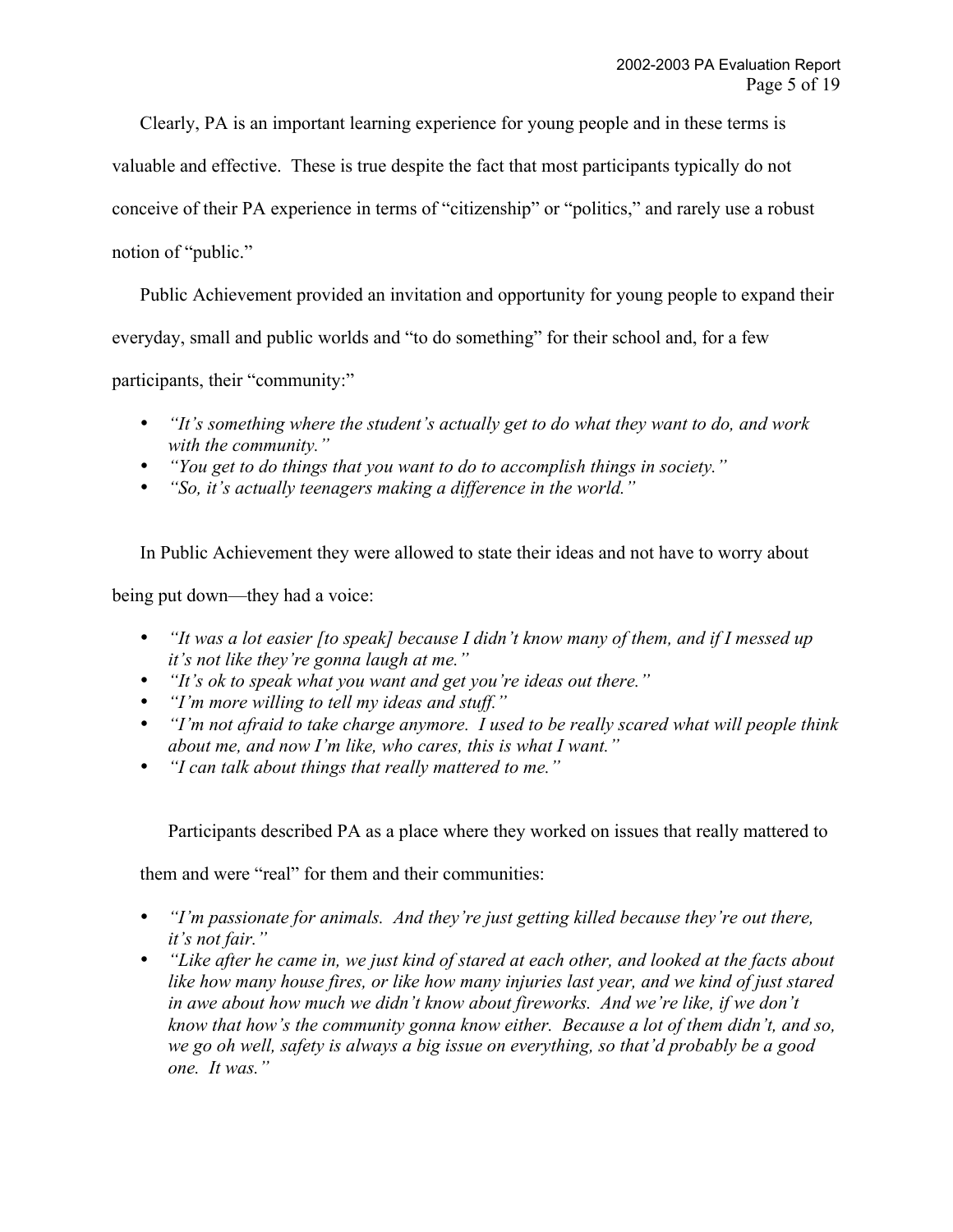Public Achievement was a place where they learned how to be efficacious in a group:

*"Not all your ideas will get picked up and you have to use, respect other peoples' ideas and stuff."*

*A good group is where "everybody participates and speaks up and says well, you know, you should do this...," and "they work, we work together."*

*"But we got to the point where we'd throw ideas out there, and if someone didn't like it they'd say what they want to do to change it, and then we'd make sure everybody would agree on it, and then we'd write it down."*

*"It made me know that like I can work with other people, and figure out stuff, and compromise with them along with my own schedule."*

They told us that they had developed greater skill in public speaking, working with others,

researching an issue, writing letters, and "getting stuff done:"

*"We're actually achieving something, we're doing something." "I'm a better speaker." "I can make speeches better." "I do know how to actually work with adults now."*

However, only a very few participants name this work in political terms. Rather, the work they do within Pubic Achievement is often described in an individual service language, e.g. "I

am helping others:"

*"I can help everybody else." "I want to be able to help them, and accomplish things for them, but while I'm helping my self." "To help the community and stuff."*

These quotes are the voices of young people. They don't talk in the language of citizen and politics. Why is this? The simple, clear, and important answer is that they have not been taught these terms, nor have they been encouraged or supported in using these to make sense of their PA experience and themselves as citizens: In what language do they speak?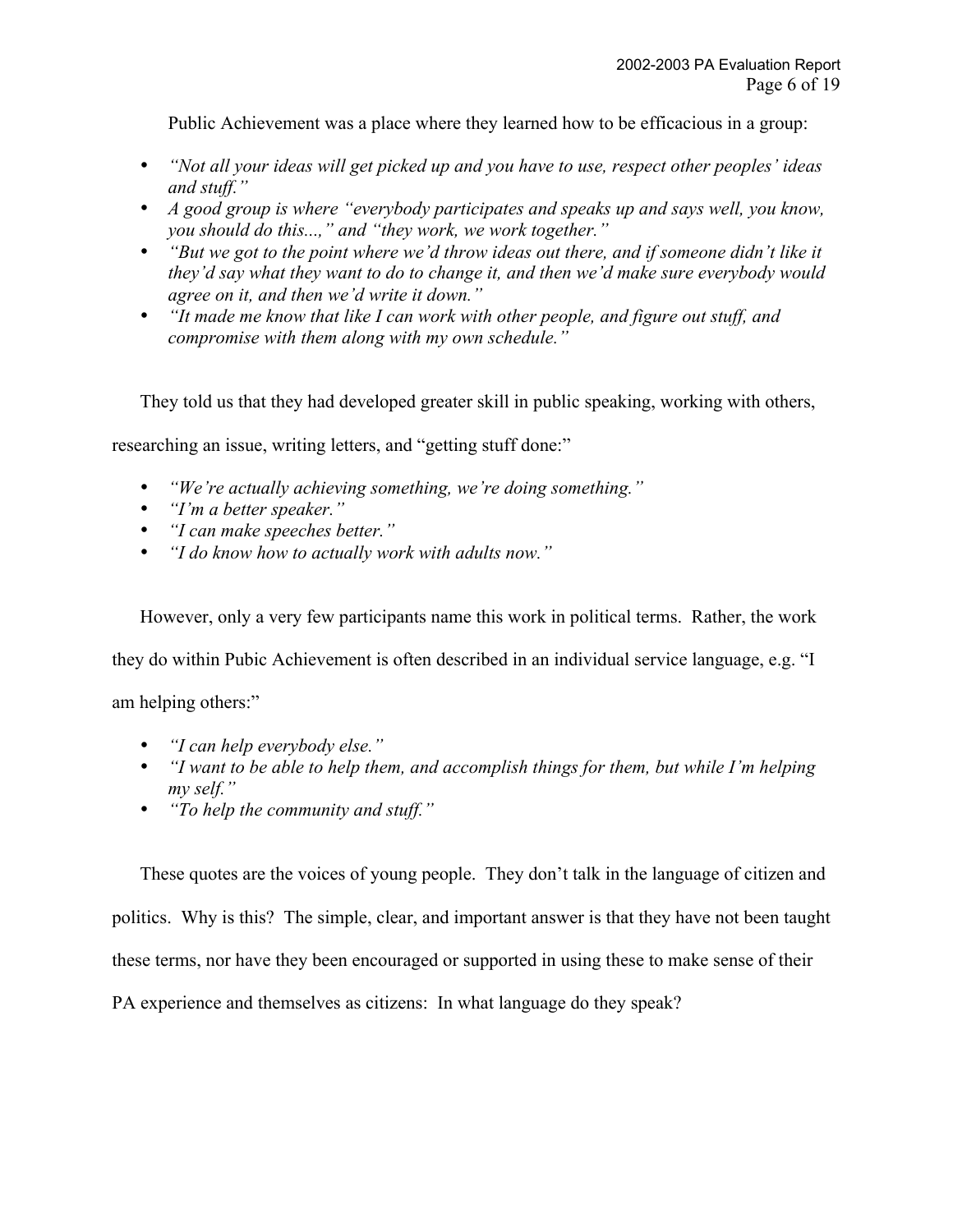## 2. The Language of Their PA Experience

Young people typically described Public Achievement in three different ways (language-

worlds): 1) As "service" or "volunteerism," i.e. as a "way to help" their school or community by

giving their time to school, community or community agencies 2) as personal development, and

3) as a way to show the (adult) world that they both care about public issues and are capable of

making a difference.

PA is spoken about as service to/for, typically as a volunteer:

*"You get to help more…" "You know that, even if people forget your name, or they don't remember your group, you still, you did something for at least one person." "Not just thinking about what could help you, like what could help your school, but what could help other people." "At PA, I fell more like, I don't know, I'm allowed to help." "That's what Public Achievement is about, about helping people."*

To some, PA is talked about as an opportunity for personal development, now and for their

future benefit:

*"I mean you get to go out and see places that you've never seen before. I mean, you can see, I know a group [that] went to a museum once, the Children's Museum. You just learn all this cool stuff that will help you with your life."*

*"You get to meet new people. Sometimes you can get tired of your old friends, and you want to meet new friends."*

 *"It helps you in your future when you go to college and you say, I was in PA and I talked and I went to conferences and all that stuff."*

*"Like in PA, you can actually write down on your college resume."*

A particularly important language world for talking about PA is as a way to teach and show

adults who they were and what they could do—personal and group efficacy. In this way, the

young people challenged adult perceptions and assumptions about their capability, competence,

and commitment. This way to talking about PA was pronounced in schools where students

thought that teachers and staff did not respect them, listen to them, or take them seriously: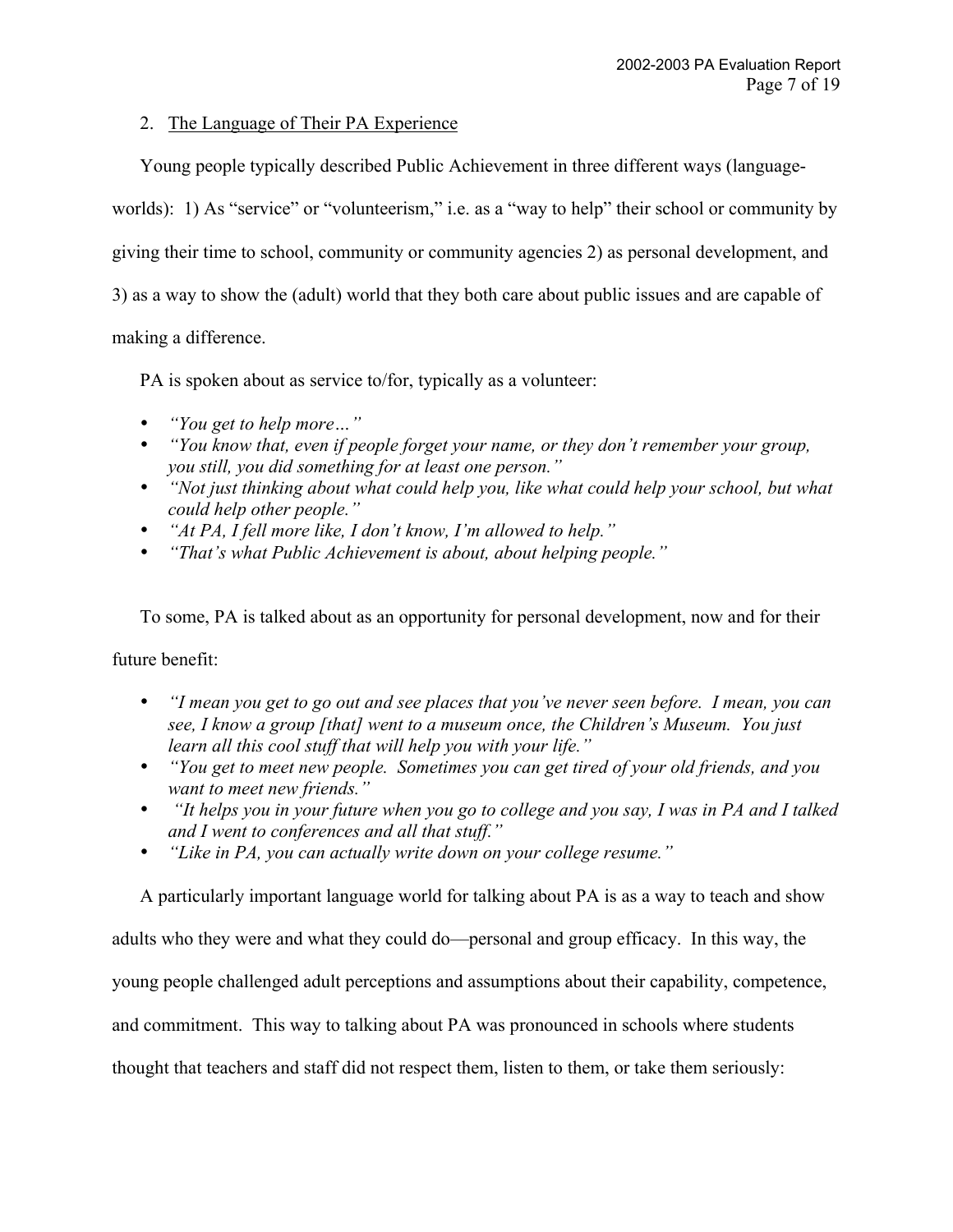*"They thought it was really cool that a kid my age can speak with that much confidence." "It's where the kids get out there and they show that they can make a difference, despite what other people may think."*

*"The reason we think it makes it better is because, its, most people notice you do things now, after you show them."*

 *"You're kind of more like yourself, because you're showing people that I can do this…"*

Remembering that most young people did not have or use a citizen/political language to

describe, tell or discuss PA, some indeed did speak in that way:

 *"But I don't think you're a true citizen unless you go out in your community and change things that need to be changed, in your opinion, and go out and stand up for what you think is right, and that type of thing."*

*"It teaches you how to be a citizen and how to be an individual while being a member of society while still having your own separate voice."*

*"[Being a citizen means] like the, a member of the community, that is outgoing enough to have their side of um, a issue or problem heard."*

In particular PA locations with particular coaches, good practice for "teaching" this language exists. These findings about language can (and we believe should) be read simply as diagnostic: These tell us about what has to be changed in coach training and supervision to insure that PA is experienced, understood, and spoken of in the living languages of citizen, politics, and civic engagement.

# 3. Multiple years in Public Achievement do not lead to cumulative learning

In our first evaluation report, we hypothesized that multi-year involvement in PA does not necessarily lead to cumulatively more powerful changes in young people. To test this we sampled students with multiple years experience in PA. The evidence was mixed. There were few indications that students applied to their later years what they had learned about projects or the public world from earlier PA experiences. Typically, students said that they had multiple years of the "same thing." This may be due having multiple years of experience with coaches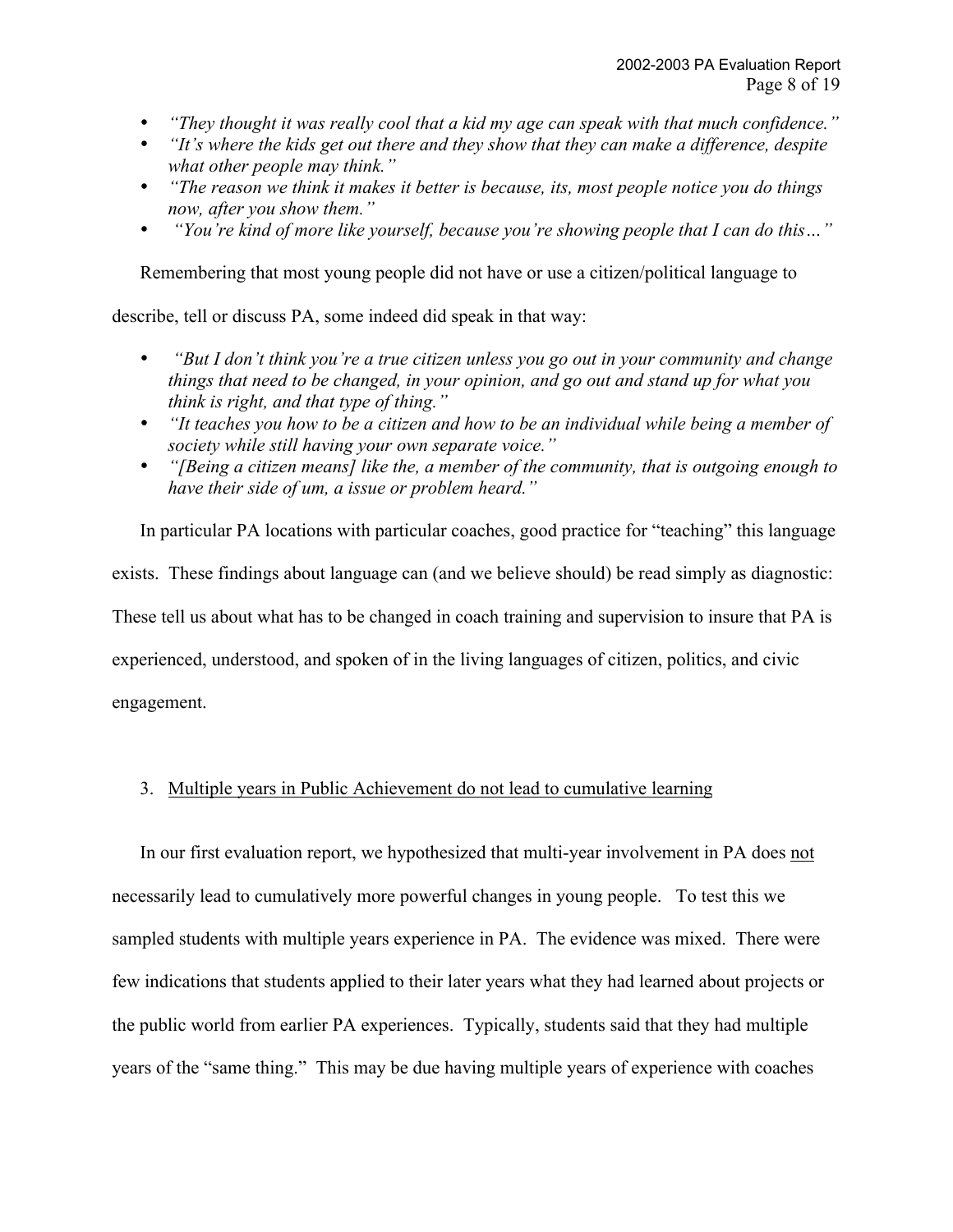that are usually new. Several students told us about how they "coached" their coaches. It may

also be due to the fact that what happens in groups is not recorded and passed on to subsequent

groups. This leads to a continual starting over and reproduction of the same projects:

*I: So does PA ever get old?* R: "*Yeah. It does.After you like, last year, once we were in it for a while, and we were like towards after the new year, it kinda got boring, and just can we ever just have a week were it stops and you don't have to go to it. Because it just got so frustrating because jobs weren't getting done… And it was like, I thought Public Achievement was supposed to be a fun time where you got to do things."*

However, they could easily and skillfully articulate what was a good or a bad year, group

and/or coach:

 *"[Our coach] doesn't give [us] like a progress report or anything, its just like ok, you can set your own goals, you can do what you want, but I'm not gonna grade you on this. You can do whatever."*

*"It's just that it's us kids deciding what we want to do, and when we need a question, or when we need to ask a question, he answers it, but…it's just that, he helps us with like permission forms and all that stuff, where we actually need a coach, but otherwise he just supervises us and makes sure we keep on task."*

*"If you think the coach has an idea that you just don't think will work, you can say to him, you can say to him, this is stupid, and they can't yell at you for it."*

*"[Last year they] didn't like their coaches all that much, because they felt that the coaches got smart, and didn't really respect them as they should. But our coaches, I think our coaches are pretty alright, like with our ideas and everything, they went along with it."*

*I: So you've had a lot of different coaches, so you can kinda compare them.*

*R: "[When one isn't listening,] it kinda hurts, cause you're trying to get your issue across and then they just want to go off and be like just start talkin' off the task, but then if like you try to say something, then they'll get all off on you and it just makes you mad".*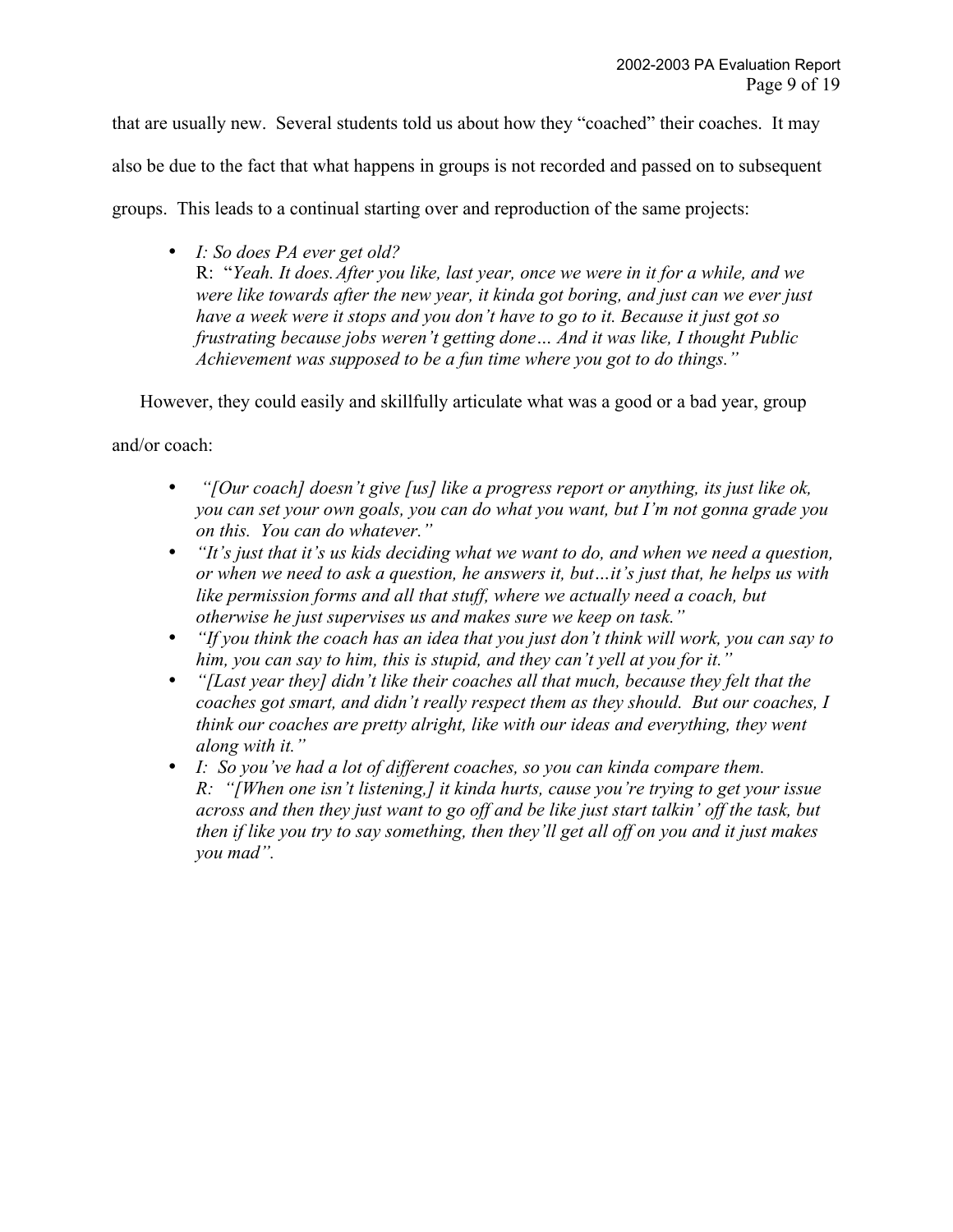We saw some skill transference in the area of group work where several students told stories

of how they took on more leadership roles within their groups:

*"We're really different in PA, at least I am. Because I tend to talk more." I: Yeah. So what's it like being the veteran in the group? R: Um, You know, you're kind of like the person they look to, when the group leader gets stuck. Or like, the PA, the PA coach, is trying to get the group to think of something. You the one they look to, cause you already know what's gonna happen. And I told them, ya'll, ya'll keep sticking with this consistently. You hit it week after week. I want to get something done, like our group did last year. You know, we went on field trip and up to the soup kitchen and stuff like that. Help people out. I was like, you all keep doing it, maybe I can get a field trip to go to other schools, you know what I'm saying. And you all can make an impact, just gotta keep doing it. Cause I was like, just me and the other dude, Andre? Me and him, we veterans, so we was telling them. Ya'll can do it, ya'll can make a difference. You just gotta stick to it, keep your minds on it.*

But this cannot be ascribed to PA alone. Many of these students' particular perspective on

leadership seemed to derive also from their experience in sports, school, church and other

activities:

*"I really don't know what I learned from the group, really. Because I've been in the groups all the time, I'm always working in a group with somebody. I always end up doing something, like, I'm in the Community. I lead basically the whole (time?) because, some people, most people play around a lot, or they ain't there, or they don't like somebody, or they don't know how to work together in a group. So most of the item, I'm just like, I'm always one to help somebody out or something. So I don't really know what I'm learning from my PA group, cause I'm almost in a lot of groups. So, basically already working together with a whole lot of people, working better, and…"*

Obviously, multi-year PA too often becomes a succession of different noncontiguous and non-incremental projects. For deepened learning to occur over time, guided and sustained reflection is absolutely necessary. There are also other implications for program development.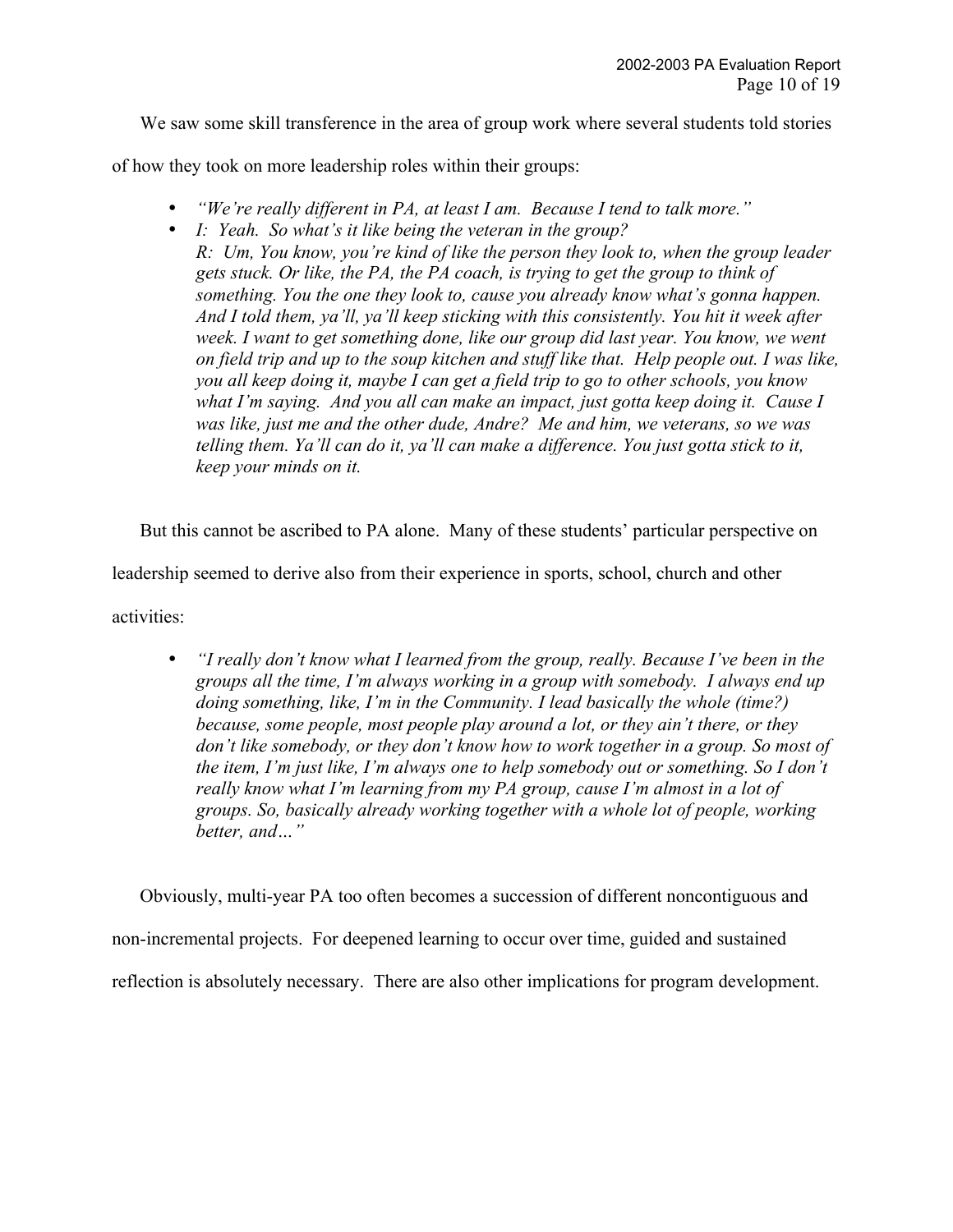#### 4. PA is a project, even a "program"

The new finding here is that PA is experienced and understood by many young people as a set of "activities," not as a movement or as something larger. It is experienced as a useful and effective way of learning, a way different than (regular) "school." To young people as students, PA is like other school "programs"—a day/time/place specific opportunity—albeit, one which is good and fun, typically. Some of the bounce, spirit, and play of PA clearly is lost among many multi-year participants and at some sites. Moreover, at many of the sites we visited, PA is seen and organized in relatively isolated silos within the school. Even in schools with high levels of teacher and staff involvement, there is not much integration of PA outside of the weekly work. This reinforces the idea that PA is an "add-on" program.

#### 5. PA is "taken for granted"

In our testing of the multiple-year hypothesis, we visited many long-term sites (e.g. St. Bernard's, Humboldt, Dakota Meadows, Holy Cross, Eisenhower). There was a noted "flatness" there to the participants' experiences, while at the same time, there was a sense that PA is taken for granted, as a part of everyday life at the school: PA has been institutionalized. In many ways this is a positive development, because students and teachers have the expectation that PA is "just part of the school." At these schools there is less resistance to PA among non PA teachers and staff. However, such institutionalization tends to lesson the degree that PA is seen and experienced as something special or unique.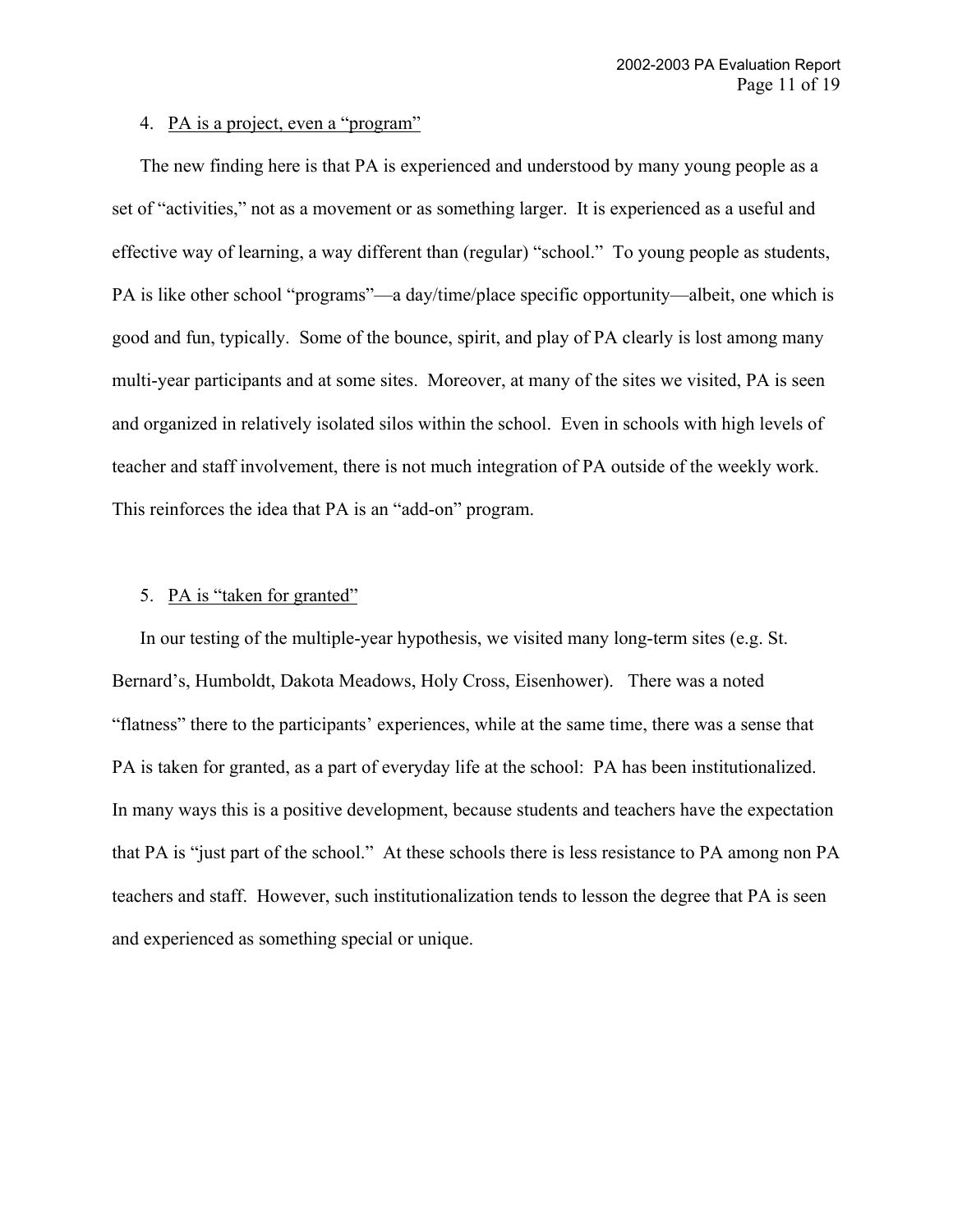#### **Summary and Conclusions**

In the opinions and voices of young people, PA is indeed a meaningful experience, especially so to first time participants. Multi-year involvement, given current coaching skill and other site-based realities, does not in general lead to enhanced learning and mastery of language, meaning and skill.

Most of these findings can and should be read as clues for improvement. Much of what we learned can be traced to the nature and practices of schools (public and private, elementary to high school, small to large, etc.).

To almost all of the young people, PA works and they enjoy and benefit from it. They have ideas on how it could be a better experience, as do all involved adults, including ourselves. Yet everyone's ideas about improvement must be read in the context of the inherent constraints of the classic PA model and its implementation in schools.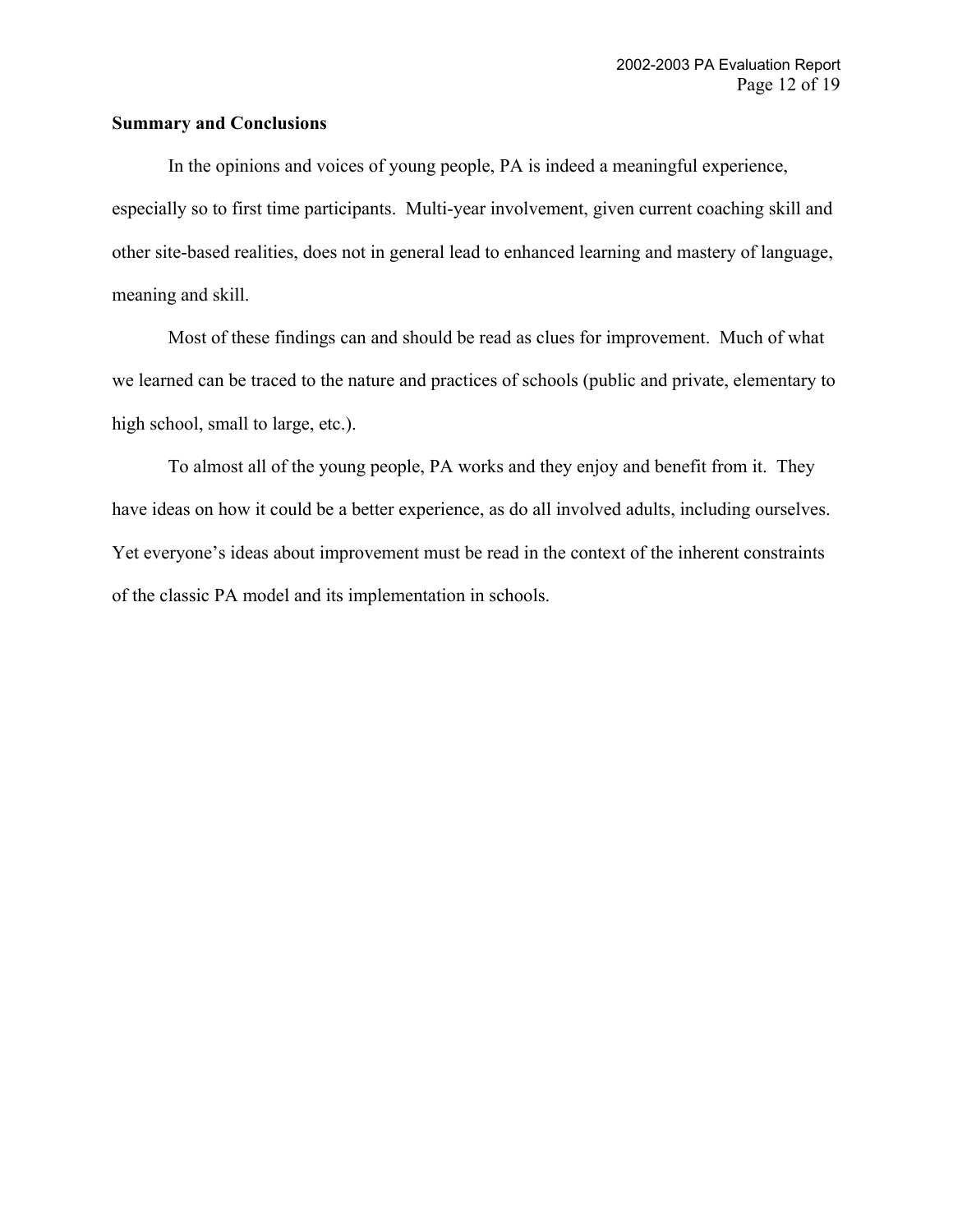#### **Cumulative Findings**

This is the fourth in a series of yearly evaluations of PA, each with its own focus and report. Here, we read across these reports to offer our current take on two topics—what makes PA hard to carry-out and what makes PA work, based on our total cumulative interviews with youth (282), coaches (204), teachers (25), principals (24), site coordinators (28), coach coordinators  $(11)$ , and staff  $(16)$ .

#### 1. Classic PA has inherent structural constraints

Classic PA as grounded in the "Green Book" is constrained by the requirements of trained adult "coaches" who typically come from outside the school site and are college students. This simple fact has deep structural consequences for carrying out PA with issues for training, coordination, supervision, "quality control," and the like, as detailed over the years by participants and in our earlier reports. This makes PA difficult to carry-out, but in no way challenges the validity of its conception.

Classic PA is done in schools and this is the largest single source and site of the difficulties in carrying it out. Schools are notoriously difficult work sites for innovative pedagogies and related practices, given how they are currently organized and managed. Any innovative philosophies and practices, which do not fit the classroom or "program" model rub against everyday practices, rules, procedures, policies, individual preferences, and whim. That PA has survived in schools without being distorted beyond recognition is remarkable; in this context, the finding that in some sites it is institutionalized and hence seen as "ordinary" and taken for granted should not shock. Rather, that it is not fully invisible, submerged, twisted out of its shape or sabotaged is a testament to its inherent soundness and to the vitality it invites in its advocates and leaders.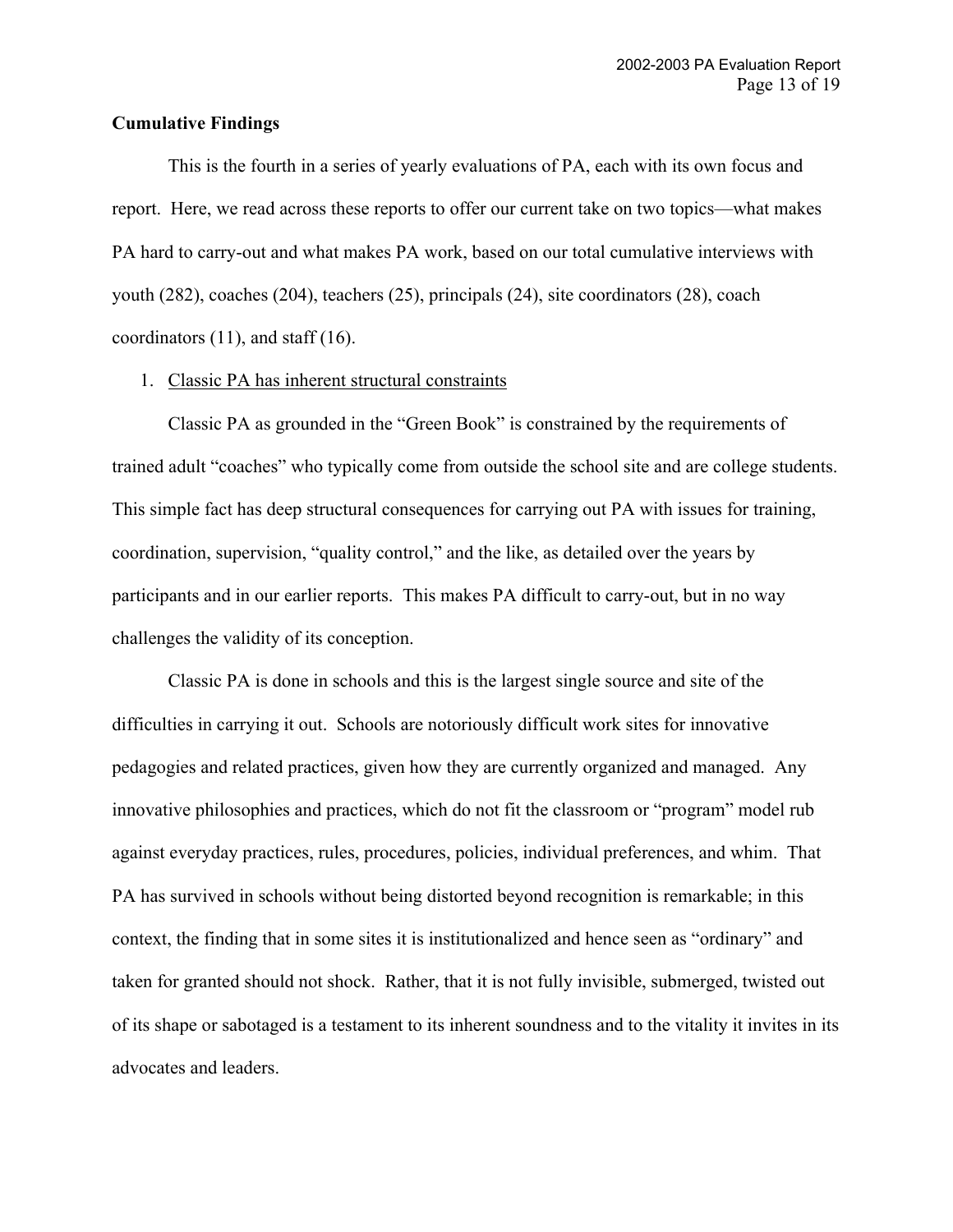In the past two years teachers and other school staff have told us how they feel more and more pressured around issues of high-stakes academic testing. We have no doubt that the federal "No Child Left Behind" legislation with its testing imperatives will have profound impact on PA. If PA does not address the realities of testing it may only be able to survive as "extra-curricular," becoming even more marginalized to the central mission of the school as understood by school leaders. If now it is too often encapsulated in a building, soon this may seem like the good old days!

Time is basic, as we (and others) have long said—time to do PA, time to reflect in PA, time, which must be carved out of rigid school schedules, the time of a school year. Consider this: Most groups meet during a school year weekly for about an hour. Taking into consideration school holidays and the time at the beginning and end of the school year when PA groups do not meet, this means most PA groups have between 10 to 30 meetings (those programs that run on a tri-mester basis meet for 10 sessions or less, those that meet for the whole school year might have up to 30 sessions; none of the sites in the last four years have meet for more than 30 sessions). Translating this into actual meeting time gives each group approximately 10-30 hours to learn democratic group work, research their issue, work on and complete a project, learn through the process, and reflect on their work in public and political ways. Given these constraints, it is no wonder that reflection is often missing!

In each group, the first session focuses on learning about the other group members, the second and third on creating group rules and norms as well as further developing group cohesion. Participants describe this typical beginning meeting schedule as important and necessary. When the group has only 10 sessions, typically half are used for this important work. Direct project work often does not begin until the fourth or fifth session. Even in groups that meet for 30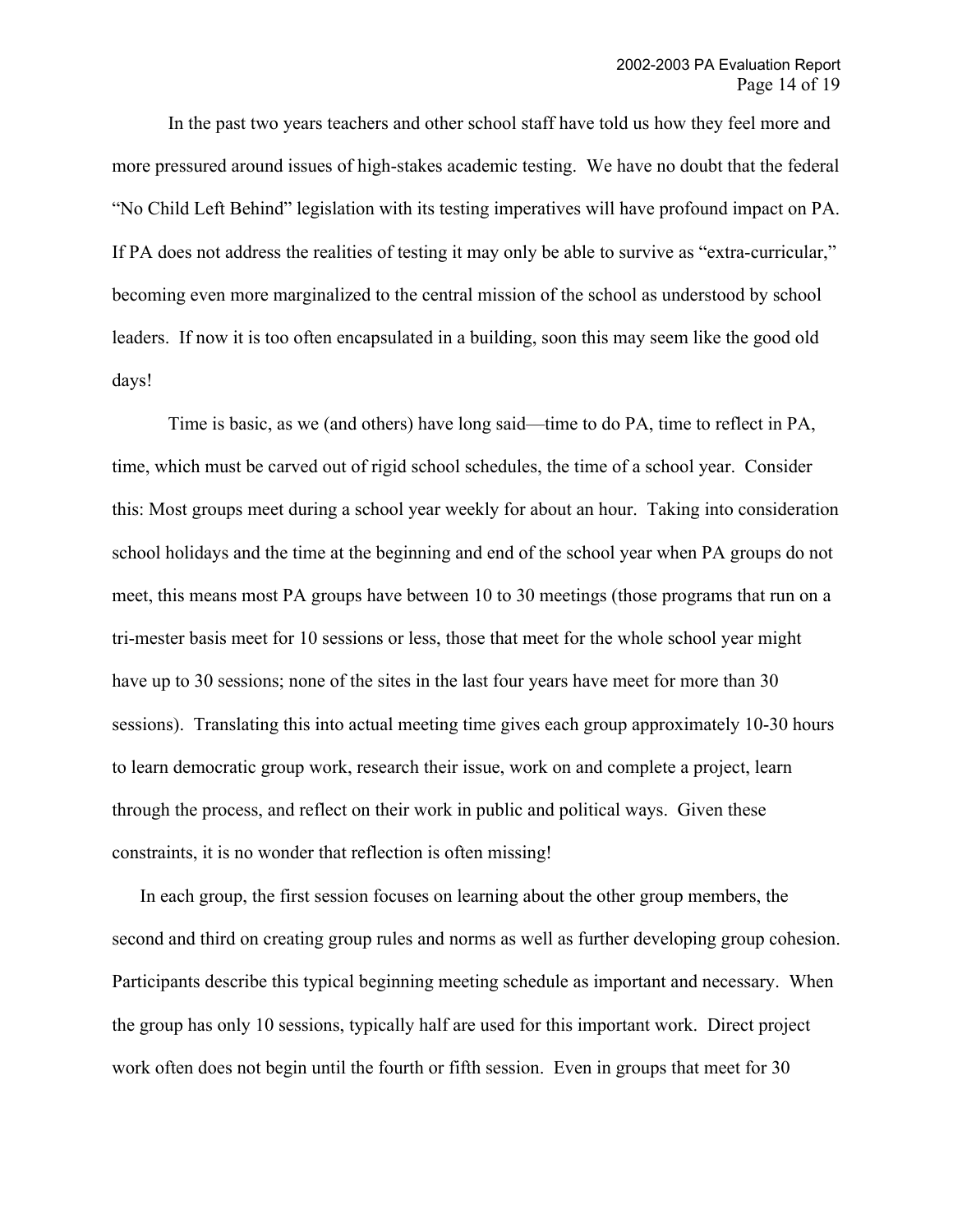sessions, participants from across all seven sites this year described PA as never having enough time to accomplish what they are invited to do:

*"I don't think [the group meetings are] long enough." "We're always stretched for time." "Most PA groups have a project, and we were kind of under pressure to have a project."*

Again, as in earlier reports, the imperative to carry-out PA in schools makes that very public work most difficult, wearing and wearying: PA loses its site-based leaders to the realities of school life. PA does not change most schools and their practices. At its best, it shows what a school should (and could) become—as a place of serious, playful, and consequential learning and doing—the civic praxis of citizen.

# 2. What Makes PA Work?

PA works for most first timers and for many with multi-year experience. When it is fully effective, young people thrive because of its pedagogy, because of its call to civic engagement and public work, because young people can experience their efficacy and speak in a voice they hear and claim as their own, because PA participant's work in small groups with an adult coach makes possible the range of task work and other experiences which are the basis of exploration, experiment, beginning mastery and transcendence for young people (and their coaches). We are convinced that despite real, visible, and endemic constraints, PA works best when there is a fivelevel experience:

- 1. PA is a free space
- 2. Taking (small scale) actions
- 3. Taking large scale action (public projects)
- 4. Reflection on 1-3
- 5. Multiple years/ iterations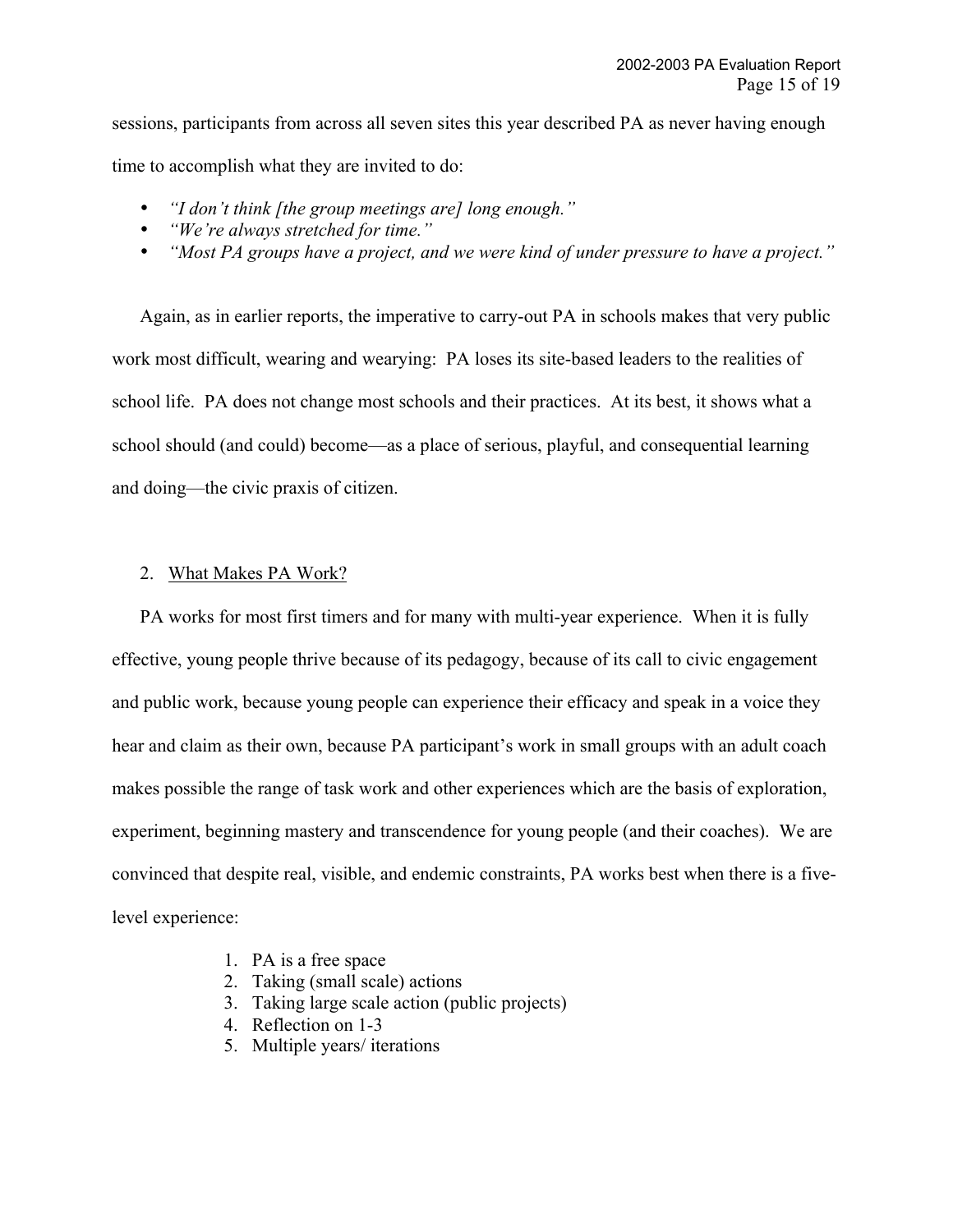#### 1) PA is a free space

Participants experience PA as a "free space," and this has profound consequences for individual participants and for the group. Earlier reports have shown how important it is that this space is: constituted by choice, new and different than school, co-created by coaches and team members (the process of "muddling though"), a place where everyone's voices and contributions are valued (there are no right or wrong answers), and focused on "making a difference."

### 2) Taking (small scale) actions

PA is also about taking action, and the first and primary actions involve intermediate steps towards a project goal. These can include making phone calls, doing interviews, writing proposals, making posters, etc. The experience of being able to do these activities by choice on a topic of choice is profound. Many projects do not get much beyond the self-enclosed world of the group, classroom or school, given the realities of time, etc.

#### 3) Taking large scale action (public projects)

Some groups do larger actions or projects where they not only act in the broader world, but their projects are designed to impact this world. This public work has profound consequences for students' understanding how they can make an impact on everyday life and how to navigate though and negotiate with the larger public world. Time, disciplinary constraints, and limited coaching skill contribute to the rarity of this level of public work.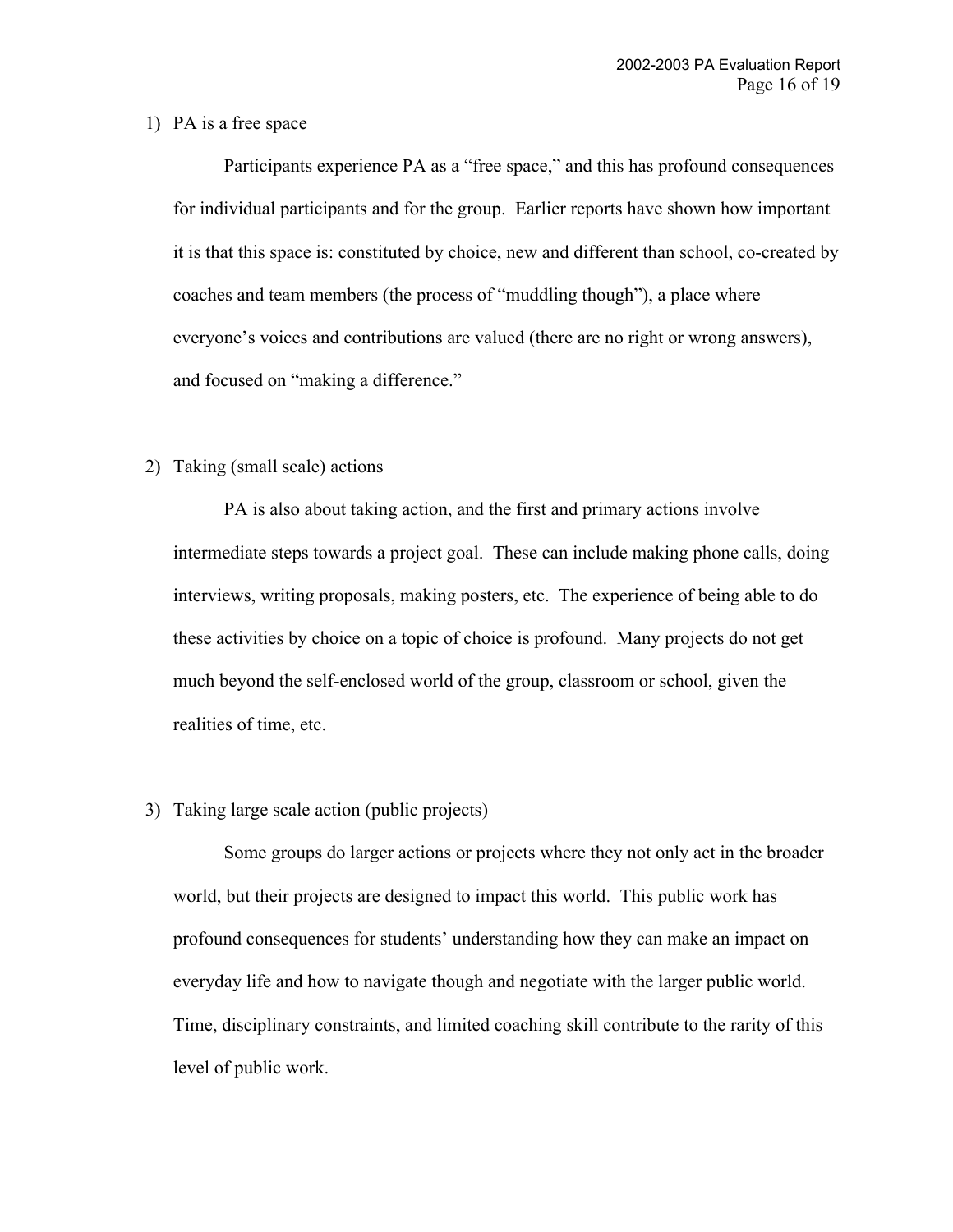4) Reflection about work on levels 1-3

As is well known from the experiential education and service learning literatures, guided and systematic reflection is the crucial act transforming activities into "learning experiences." There is very little time given to this, and this work is not at a high skill level. Reflection about the three levels of work is done very rarely. This feeds the findings that participant's rarely used core concepts in describing their PA experience. Using a conceptual frame to make sense of PA would facilitate the transfer of learning from PA to other domains of their lives, as well as to subsequent PA experiences.

5) Multiple years / iterations

The potential for cumulative, linked and integrative learning over several years should increase the potency and thus the impact of PA on young people. However, for multi-year experiences to be effective, students need to meet new and greater challenges and well as be able to take on new and different leadership roles within PA and the school/organization. At times it surely works this way, but this commonsense belief has not been tested in actual practice.

#### **Summary and Conclusions**

Classic PA as a conceptual model makes sense and to a degree works, judging by young people's experiences. Yet, the model is constrained by its elements and its practices because it is being carried out most often in schools and these sites exact frustration, exhaustion, and possible eventual surrender from most school-based PA advocates and leaders.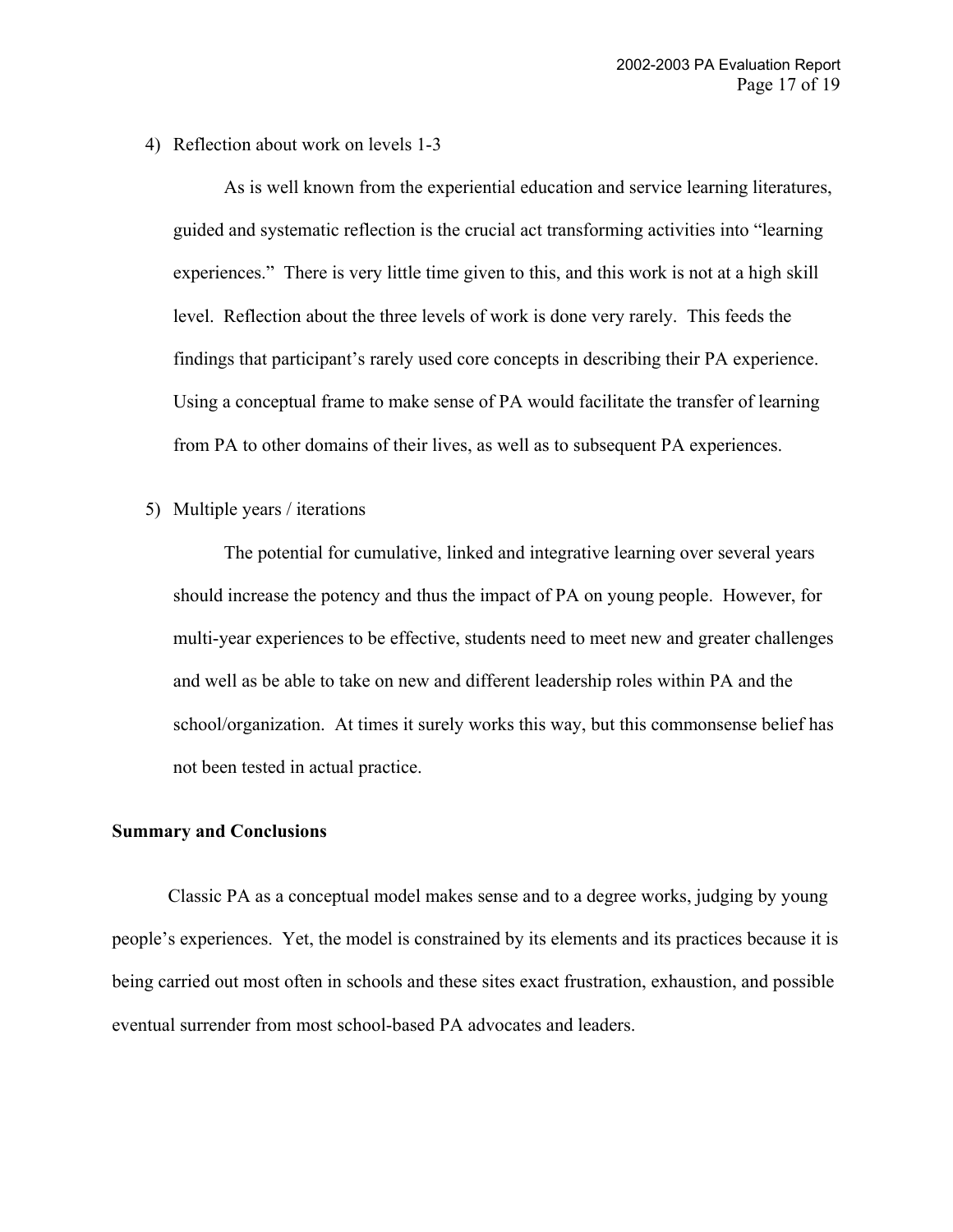Yet PA happens and after four years of watching and listening, we think we know how and why and this we offered in short form.

Given our experience in doing, observing, studying and evaluating PA on its own terms and in contrast to other civic engagement initiatives for/with young people, we offer a final conclusion and two recommendations.

#### **Conclusions / Recommendation**

Schools are becoming increasingly pressured to perform in particular ways. The consequences for PA of reduced public financial support for schools, new state standards of learning, and the new federal "No Child Left Behind" legislation will be direct, profound, and possibly disabling. The spaces and times PA creates that encourage and support young people's democratic public work will continue to be marginalized and possibly eliminated. This structural assault requires a politico-structural response**.**

Public Achievement is often not understood to be supportive of the larger educational standards schools, departments, and teachers are required to meet each year. The attached "Joining PA to Standards of Student Learning" was created to support PA leaders, coaches, and teacher to be attentive to the learning that occurs within PA groups. A second recommendation is to field-test and evaluate this guide over the next year.